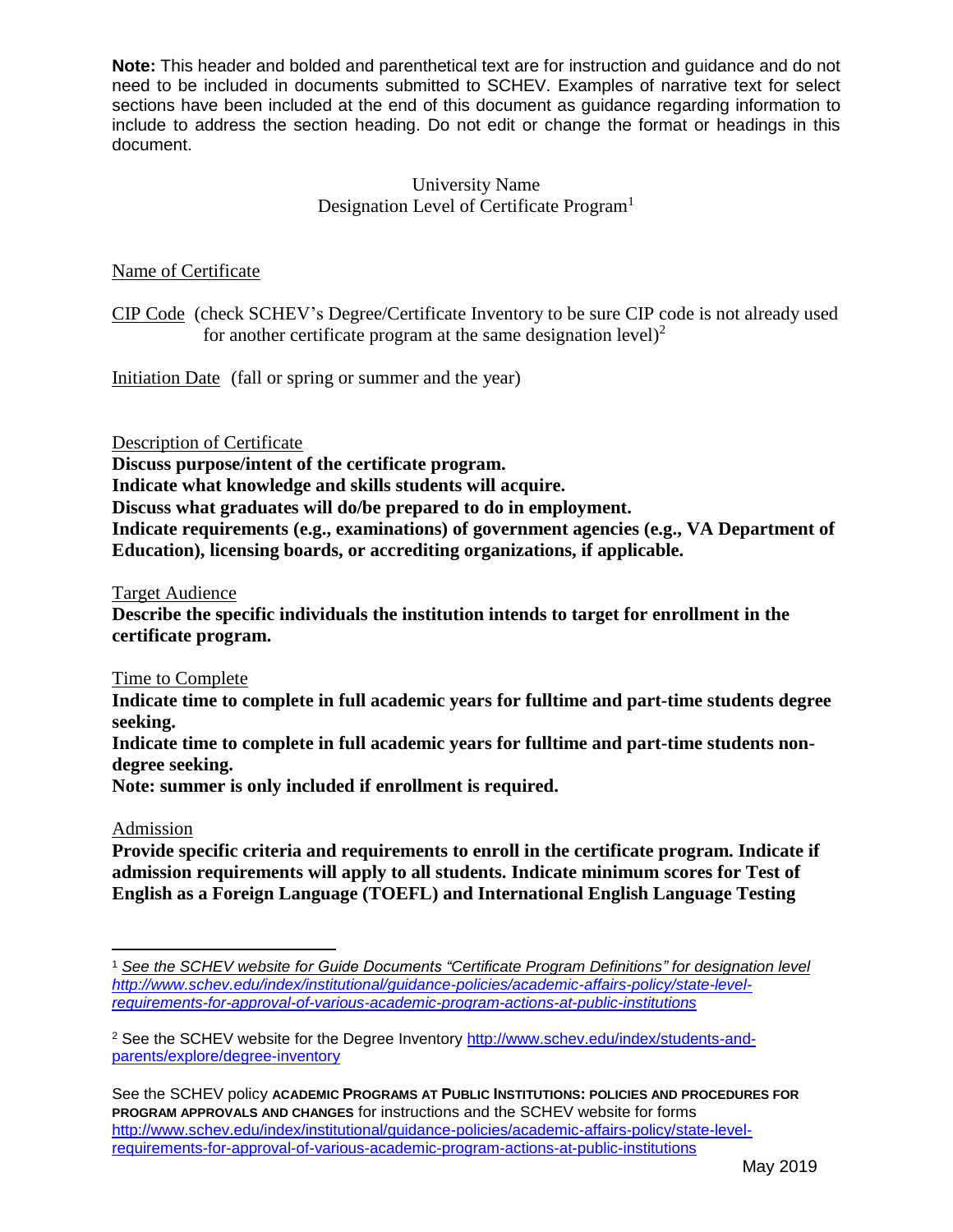### **System (IETLS) – degree seeking and non-degree seeking students. Use a bulleted list for requirements.**

### Curriculum Requirements

**Provide a concise summary to describe the focus of the curriculum. Indicate the focus of the required coursework. Indicate what students will understand and learn as a result of required coursework.** 

**Describe how the curriculum aligns with requirements of government agencies (e.g., VA Department of Education), licensing boards, or accrediting organizations, if applicable. As an appendix item, provide a copy of the organization's requirements for coursework, curriculum, or program outcomes related specifically to the curriculum.** 

**Indicate the total number of credit hours for the certificate program. Provide a list of all required courses and indicate credit hour value. List restricted electives, if applicable. Indicate the number of credits for free electives, if applicable. Indicate the credit hour requirements for sub areas, a description of the area, and required courses, if applicable.** 

**Describe experiential learning requirements, if applicable.** 

#### Faculty

**Summarize faculty credentials including specific discipline area(s). Indicate availability of existing faculty. If using adjunct faculty, indicate the number of adjunct faculty, credentials, and teaching support that would be used to offer the certificate. If adjunct faculty will not be utilized, indicate such.**

### Course Delivery Format

**Indicate the program's delivery method. If the program is face-to-face, indicate availability of classroom and physical space. If the program will be offered in hybrid format and/or fully online, describe the institutional resources including the platform that will be used to support online instruction. Describe training requirements and resources used to train faculty to teach courses online. Indicate whether the institution has resources to deliver the certificate program.**

### Resources

**Describe the resources to offer the certificate program. Explain additional costs and include dollar amount for resources to initiate and sustain the certificate program. If additional faculty time and/or a program administrator are needed, indicate such. If new courses are developed, indicate faculty resources to teach new courses. Indicate whether the institution has resources to offer and sustain the certificate program.**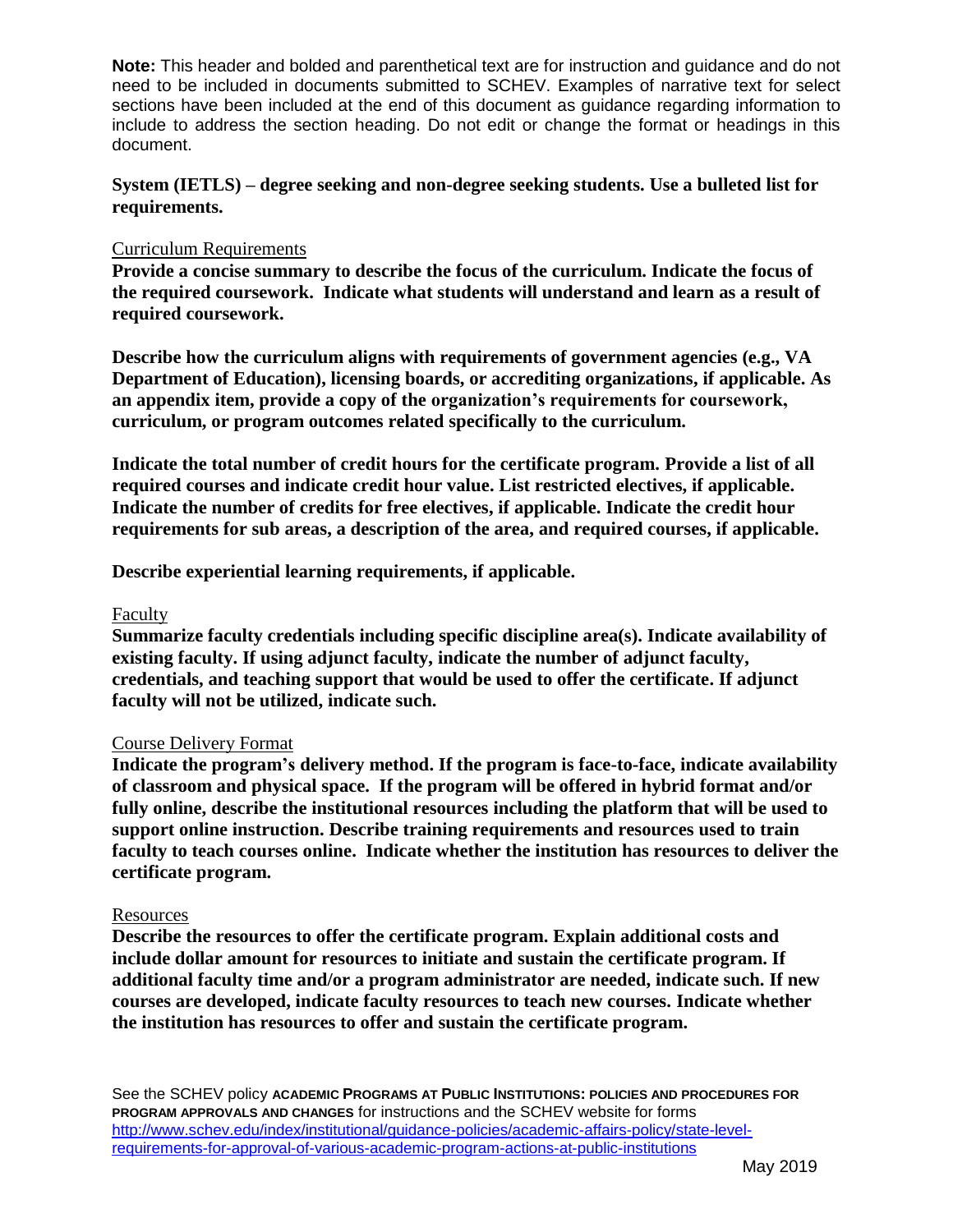#### Gainful Employment

**Indicate whether or not the certificate is a Gainful Employment program. Indicate whether the certificate program will come under Gainful Employment regulations or why the program will not come under Gainful Employment regulations.**

#### Course Descriptions

**Provide course information (course designator, title, and credit hour value) and the description for all required courses and restricted electives, if applicable. Course descriptions should come from the institution's current catalog. Indicate whether courses are new.**

#### Attachments

**Include original support documents (e.g., licensure requirements, industry standards, certification examination requirements) and/or contracts (e.g., external vendors, organizations, or agencies). Do not include the heading if attachments are not needed.**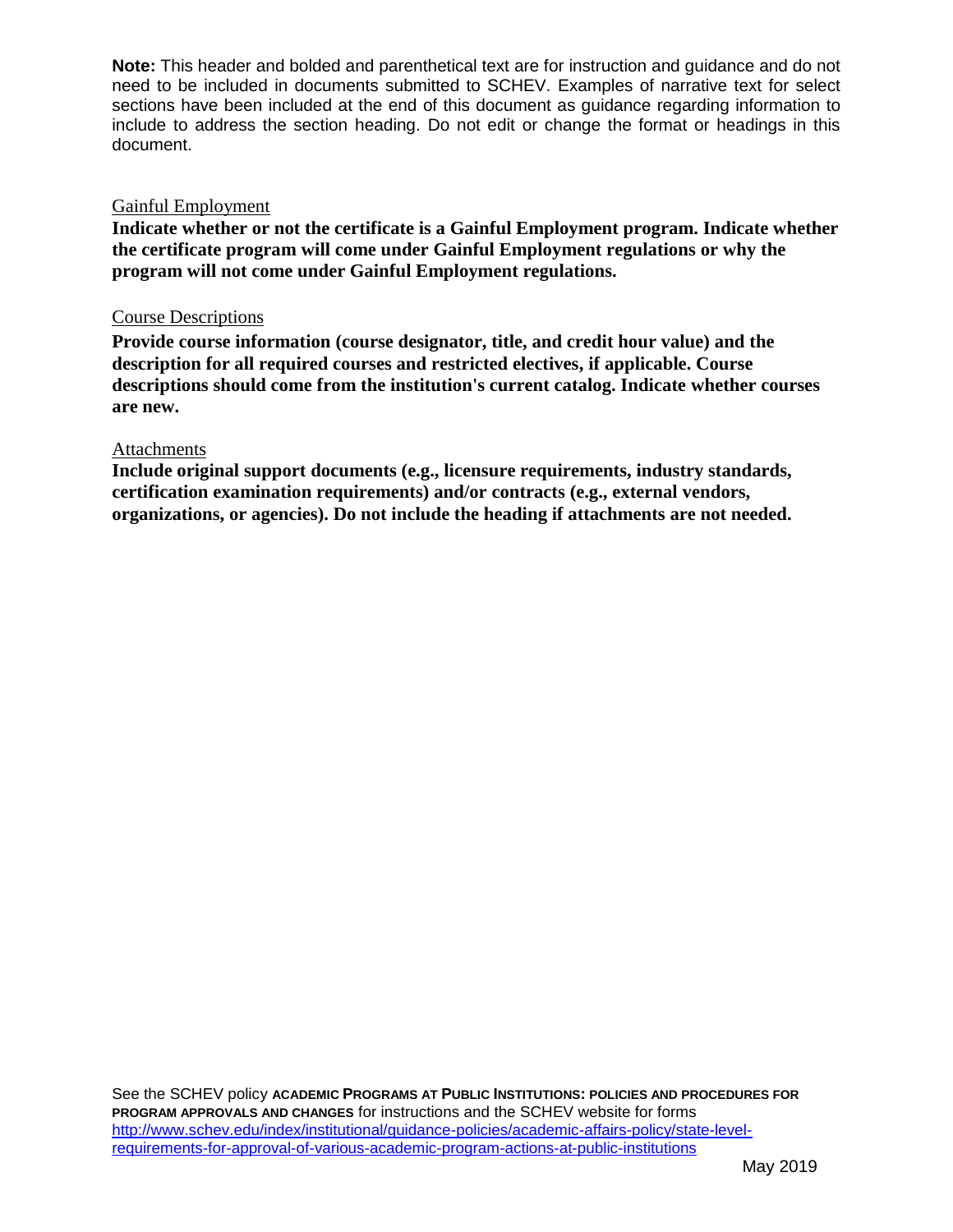# **EXAMPLES OF NARRATIVE TEXT FOR SELECT SECTIONS**

### Curriculum Requirements

The curriculum will focus on preparing students to create music using computer technology. Students will gain an understanding of innovations in music technology and learn the basic tools that computer music researchers and artists use to create sound. Coursework will focus on musical data conversion and using music production software to create sound. The capstone project will afford students the opportunity to utilize knowledge and skills they have obtained throughout the curriculum to produce a music demo. Students will present the demo during the course.

## **Program Requirements**

Number of Credit Hours 21 credit hours of graduate level courses

New courses are denoted with an asterisk.

## **Core Courses – 12 credit hours**

CSM 500 Computer and Music (3 cr) CSM 521/MUS 521 Music Technology (3 cr) CSM 550 Computer Science Music (3 cr) MUS 575 Music Theory (3 cr)

## **Restricted Electives – 6 credit hours**

Two courses must be selected from the courses listed.

CSM 590 Music Computing and Design I (3 cr) CSM 591 Music Computing and Design II (3cr) MUS 509 Music Production (3 cr) MUS 510 Music Video Production (3 cr) MUS 520 Music in the Decades (3 cr)

# **Capstone Project – 3 credit hours**

CSM 600/MUS 600, Mastering Computer Music\* (3 Cr) *Or*  CSM 601/MUS 601 Music Internship\* (3 cr)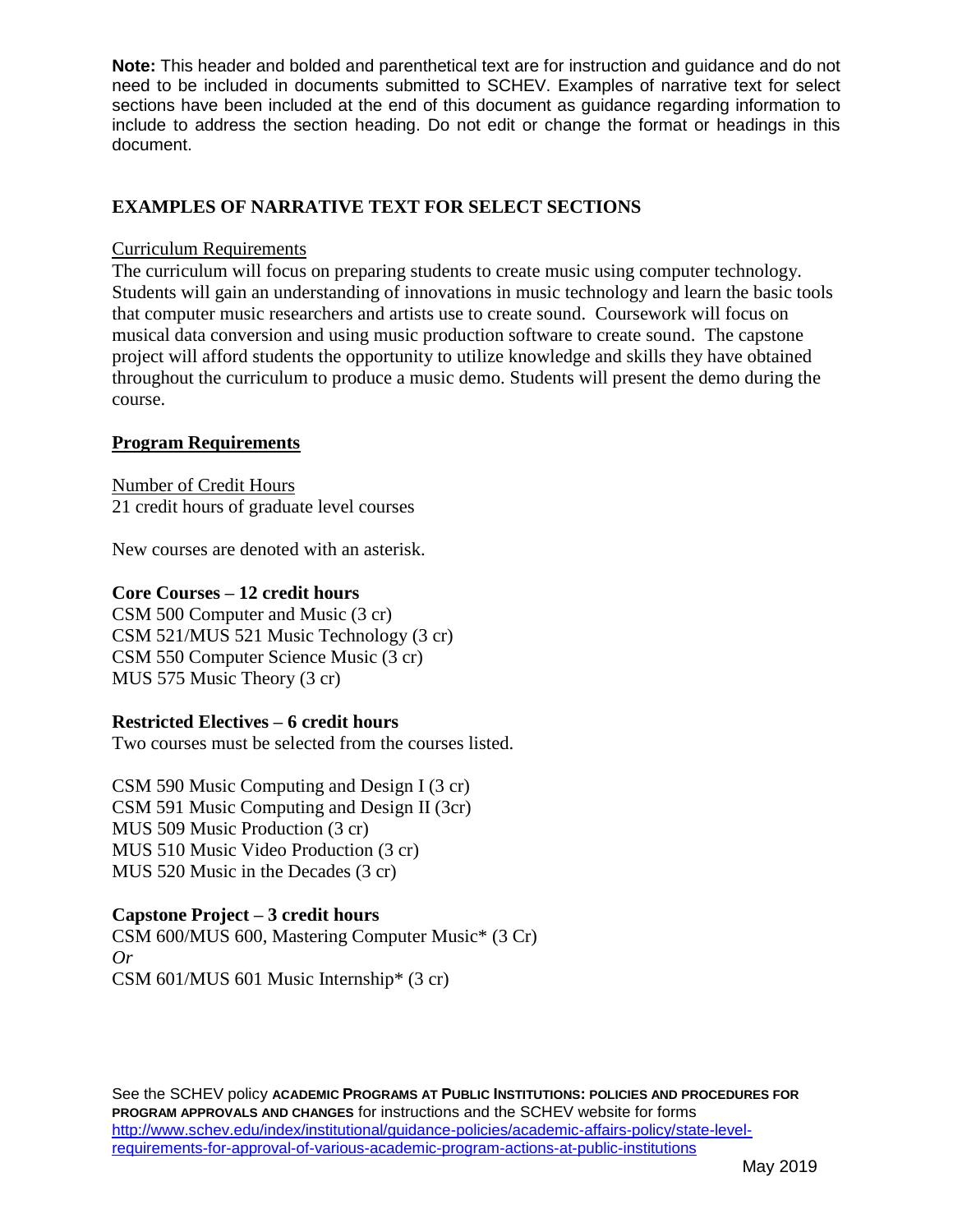### Internship

Students completing the internship will be required to complete 100 contact hours at a local music facility. Internships will be coordinated by the faculty member teaching the course. Students will be required to submit a portfolio of work completed during the internship. The portfolio will be reviewed by the site manager and graded by the instructor.

## Faculty

Faculty appointments in the certificate program are established by recommendation of the chair of the Department of Computer Science and the Department of Music. Three faculty members in the Department of Computer Science and two faculty members in the Department of Music will teach in the certificate program.

Minimum requirements for faculty teaching in this certificate include:

- A master's degree in Music, Computer Science, or a related field;
- Three years of teaching or course development experience; and
- Five years of experience in the field of music or computer science.

Three adjunct faculty will be used to teach courses and each will possess appropriate credentials including certification and/or have additional certifications in the field of music, music management, or computer science. Examples of positions held by former and current adjunct faculty include: assistant art or music manager, senior information manager, and vice president of music technology. Adjunct faculty will be utilized to expose students to real-world experiences and educated professionals working in the field.

### Course Delivery Format

This certificate program will be offered in a traditional, face-to-face format and fully online. Thus, both physical space and software to facilitate synchronous and asynchronous online sessions are required. The university has adequate classroom and lab space. The university utilizes Blackboard to deliver content and Skype for face-to-face discussions and presentations. The university provides help desk service 24/7 for all online programs. All faculty members providing online instruction are required to complete training offered by Quality Matters. The University has sufficient resources to deliver the certificate program.

### Resources

Resources required to support the program include existing resources to support current programs such as student support services (e.g., enrollment, help desk, and library); faculty support services (e.g., copying and contracts); and general administration (e.g., budgeting and forecasting). More specific program administration is required to maintain contacts with associations and involvement in appropriate networking events as well as conduct periodic program reviews to ensure the program is kept current with industry trends and market needs.

See the SCHEV policy **ACADEMIC PROGRAMS AT PUBLIC INSTITUTIONS: POLICIES AND PROCEDURES FOR PROGRAM APPROVALS AND CHANGES** for instructions and the SCHEV website for forms [http://www.schev.edu/index/institutional/guidance-policies/academic-affairs-policy/state-level](http://www.schev.edu/index/institutional/guidance-policies/academic-affairs-policy/state-level-requirements-for-approval-of-various-academic-program-actions-at-public-institutions)[requirements-for-approval-of-various-academic-program-actions-at-public-institutions](http://www.schev.edu/index/institutional/guidance-policies/academic-affairs-policy/state-level-requirements-for-approval-of-various-academic-program-actions-at-public-institutions)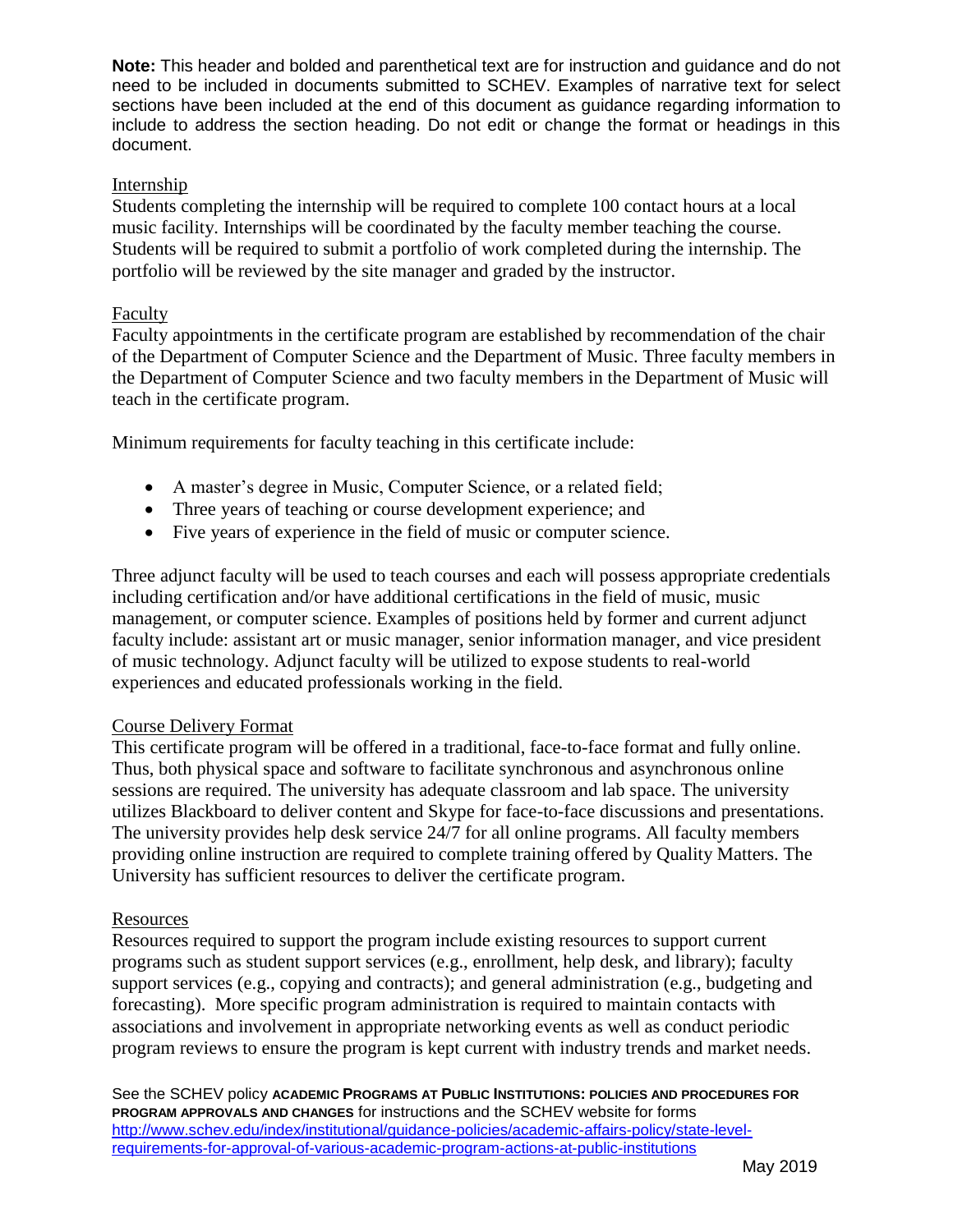Faculty in the Departments of Computer Science and Music created new courses for the certificate program. Faculty time to teach the courses will be included in existing teaching loads. No new positions will be created to initiate the certificate. Adjunct faculty will be hired to teach courses. Resources for the adjunct faculty are provided the Department of Computer Science. The university has adequate resources to offer and sustain this certificate program.

### Gainful Employment

The Musicology certificate is not a Gainful Employment program and the certificate will not come under Gainful Employment regulations. Students in the certificate will not be eligible to receive Title IV funding.

# Course Descriptions

New courses are denoted with an asterisk.

# **Core courses**

# CSM 500 Computer and Music (3 cr)

Create original projects using a variety of music production software tools for sequencing, sound editing, synthesis, and effects. Get familiar with music notation software. Edit and mix a studio session using Pro Tools. Get hands-on training with microphones, mixers, and other live sound equipment.

# CSM 521/MUS 521 Music Technology (3 cr)

Of all music technology, the sequencer has arguably benefited the most from computer science, giving birth to the very genre termed "computer music." What are the basic tools that computer music researchers and artists use to create sound? This course will include a summary of digital synthesis techniques (additive, subtractive, wavetable, frequency modulation and physicalmodeling), signal processing techniques for digital effects, (reverberation, panning, filters), and basic psychoacoustics.

# CSM 550 Computer Science Music (3 Cr)

Computers and technology play a major role in the  $21<sup>st</sup>$  century music scene. Audio sequencers, MIDI and associated laptops are standard operating equipment for performers. Indeed, popular music today – from indie rock to hip-hop to house – would not be the same without innovations in computer science and technology. This course explores the pioneering inventions and innovations in music technology that, through the use of computers, continue to define the musical experience of today.

# **Restricted electives**

CSM 590, Music Computing and Design I (3 Cr) Creative design for computer music software. Programming, audiovisual design, as well as software design for musical tools, instruments, toys, and games. Provides paradigms and

See the SCHEV policy **ACADEMIC PROGRAMS AT PUBLIC INSTITUTIONS: POLICIES AND PROCEDURES FOR PROGRAM APPROVALS AND CHANGES** for instructions and the SCHEV website for forms [http://www.schev.edu/index/institutional/guidance-policies/academic-affairs-policy/state-level](http://www.schev.edu/index/institutional/guidance-policies/academic-affairs-policy/state-level-requirements-for-approval-of-various-academic-program-actions-at-public-institutions)[requirements-for-approval-of-various-academic-program-actions-at-public-institutions](http://www.schev.edu/index/institutional/guidance-policies/academic-affairs-policy/state-level-requirements-for-approval-of-various-academic-program-actions-at-public-institutions)